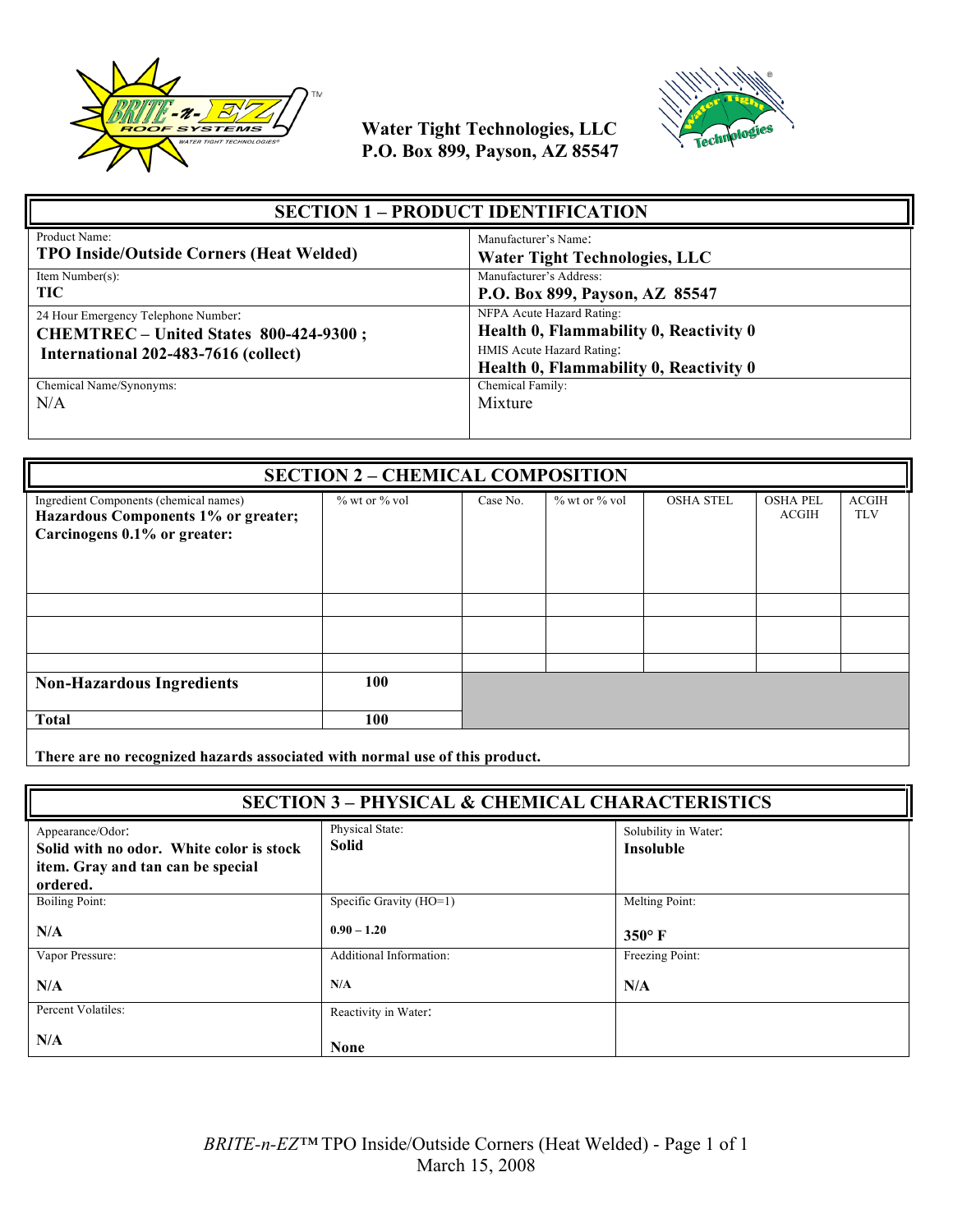



| <b>SECTION 4- FIRE &amp; EXPLOSION HAZARD DATA</b>                                                            |                                                                 |  |
|---------------------------------------------------------------------------------------------------------------|-----------------------------------------------------------------|--|
| Flash Point:                                                                                                  | Flammable Limits (in air):                                      |  |
| N/A                                                                                                           | LEL: N/A UEL: N/A                                               |  |
| Extinguishing Media:                                                                                          | Fire Fighting Procedures:                                       |  |
| Dry chemical, CO <sup>2</sup>                                                                                 | Use self-contained breathing apparatus and protective clothing. |  |
| Hazardous Decomposition Products:<br>Carbon dioxide, methane, propane, aldehydes and other<br>organic vapors. | Special Fire & Explosion Hazards:<br><b>None</b>                |  |
| Method Used:                                                                                                  | Auto-Ignition Temperature:                                      |  |
| N/A                                                                                                           | $600 - 770$ °F                                                  |  |

| <b>SECTION- 5 HEALTH HAZARD DATA</b>                                                                                                                                                                                                                                                                                                                                                                                        |                                                                                      |  |
|-----------------------------------------------------------------------------------------------------------------------------------------------------------------------------------------------------------------------------------------------------------------------------------------------------------------------------------------------------------------------------------------------------------------------------|--------------------------------------------------------------------------------------|--|
| Permissible Exposure Limit:<br>N/A<br>Effects of Overexposure:<br><b>Not Hazardous</b>                                                                                                                                                                                                                                                                                                                                      | Signs and Symptoms of Exposure:<br>N/A                                               |  |
| Acute:<br>N/A<br>Chronic:<br>N/A                                                                                                                                                                                                                                                                                                                                                                                            | Carcinogenicity:<br>IARC, NTP, and OSHA do not list this product as a<br>carcinogen. |  |
| Emergency & First Aid Procedures:<br>Eye Contact:<br>Irrigate with water for 15 minutes. Remove contact lenses, if worn. Consult medical personnel if irritation persists.<br>Skin Contact:<br>Not normally hazardous<br>Inhalation:<br>Not normally hazardous unless at elevated temperatures. Remove to fresh air.<br>Ingestion:<br><b>Induce vomiting. Consult a Physician</b><br>Primary Route of Entry:<br><b>None</b> |                                                                                      |  |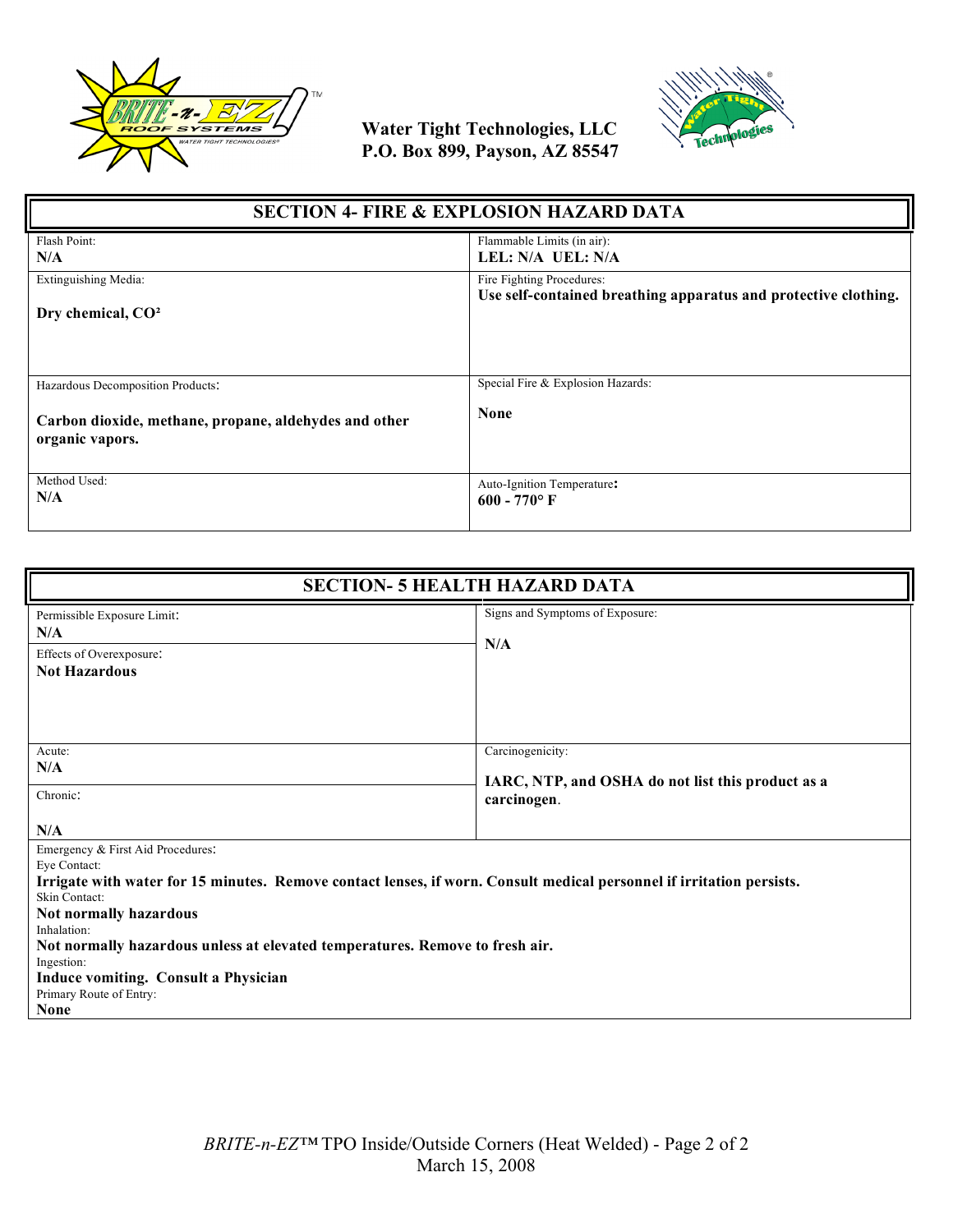



| <b>SECTION 6 – REACTIVITY DATA</b>                            |                           |
|---------------------------------------------------------------|---------------------------|
| Stability:                                                    | Incompatibility:          |
| <b>Stable</b>                                                 | None known                |
|                                                               |                           |
| Hazardous Decomposition Products:                             | Hazardous Polymerization: |
| In the event of a partial combustion carbon dioxide, methane, |                           |
| propane, aldehydes and other organic vapors.                  | Will not occur            |
| Conditions to Avoid:                                          |                           |
|                                                               |                           |

**N/A**

## **SECTION 7 - SPILL OR LEAK PROCEDURES**

Steps to be taken in case material is released or spilled: Small spill:

 **N/A**

Large Spill:

**N/A**

Waste Disposal Method:

**Dispose of in accordance with federal, state and local health and pollution laws and regulations in landfill or by incineration.**

| <b>SECTION 8 - SPECIAL PROTECTION</b> |                                                     |  |
|---------------------------------------|-----------------------------------------------------|--|
| Respiratory Protection:               | Eye Protection:                                     |  |
| N/A                                   | Safety glasses with side shields recommended.       |  |
| Protective Gloves:                    | Other Protective Equipment:                         |  |
| <b>Not Required</b>                   | None required under normal installation conditions. |  |
|                                       |                                                     |  |
| Ventilation:                          |                                                     |  |
| No respirator needed.                 |                                                     |  |